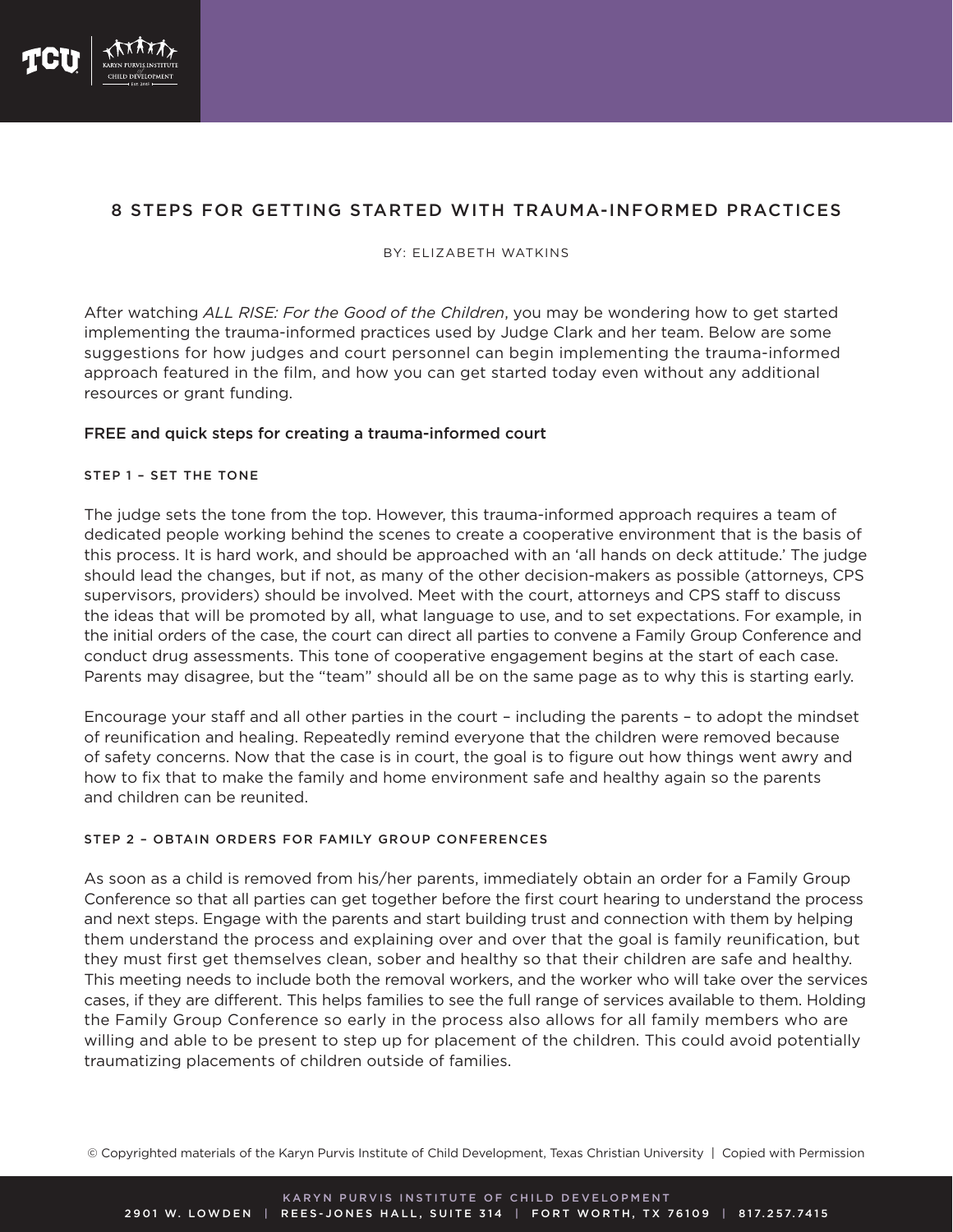

Be mindful that the removal process -- a forced separation -- is a trauma itself for both children and parents, even in the most dysfunctional families. Diffuse and lessen the anger and fear by reassuring the parents that you don't want to permanently keep their children, but you want to return them to a safer and healthier place. Again, the judge sets this tone, but it is reinforced by all of the attorneys and providers involved with the case.

"We meet with the parents very early and we say not only did we not want to do this, but we want to give your child back to you as soon as possible," says state's attorney Elizabeth Watkins. "And in order to do that, you need to be safe and healthy. We need you healthy to do that. And you won't find many parents who don't agree. I need to be safe and healthy for my child."

## STEP 3 – ACTIVATE PHASE PLANS FOR TREATMENT

Immediately activate Phase Plans for treatment. While this may require meetings and legwork, changing the paperwork and revising plans to make them easier to comprehend and follow can be accomplished on any budget. Instead of giving parents a random list of dozens of required actions that can easily overwhelm them, break them into smaller bites. Guide and encourage them at every step. This step is key for the traumatized, and usually still using, parent. They need a short and simple plan they can understand and follow. A long task list can be maintained internally, but the list given to the parents should be simple and start with Phase 1 - GET CLEAN. More information on the phased plans used by Judge Clark's court can be found in *Judge Carole Clark's Trauma-Informed Approach to Family/Drug Court* at allriseforchildren.com/resources.

"So, we start from minute one with a plan that we develop together, the state, the parent's attorney, the child's attorney, and grandparents - whoever is involved -- and we develop that plan towards safety, towards health for the parent and child and they believe us," Watkins said. "And the tension is immediately drawn out of the room."

# STEP 4 – IMPLEMENT "PARENT DOCKETS"

Hold weekly "parent dockets." Everyone meets with the judge before the regular docket to hear words of encouragement. Again, repeat and reinforce the goal with the team: We will do everything in our power to get your kids back with you if you will work with us to help make things safe for them with you in your home. Any setbacks or relapses, which are a part of the process, are discussed in a non-threatening environment with the idea that the court team and the parent both understand and want the parent to work through the actual challenges.

The weekly meeting allows any issue to be taken up quickly, without delay in revising plans. This is the real-world application of the process. There will always be setbacks. Instead of punishing parents for their failures, this approach helps parents learn to be honest about their setbacks, overcome them and move forward. This is crucial to the parent's ability to maintain this positive change long after the courts have left the family unit.

© Copyrighted materials of the Karyn Purvis Institute of Child Development, Texas Christian University | Copied with Permission